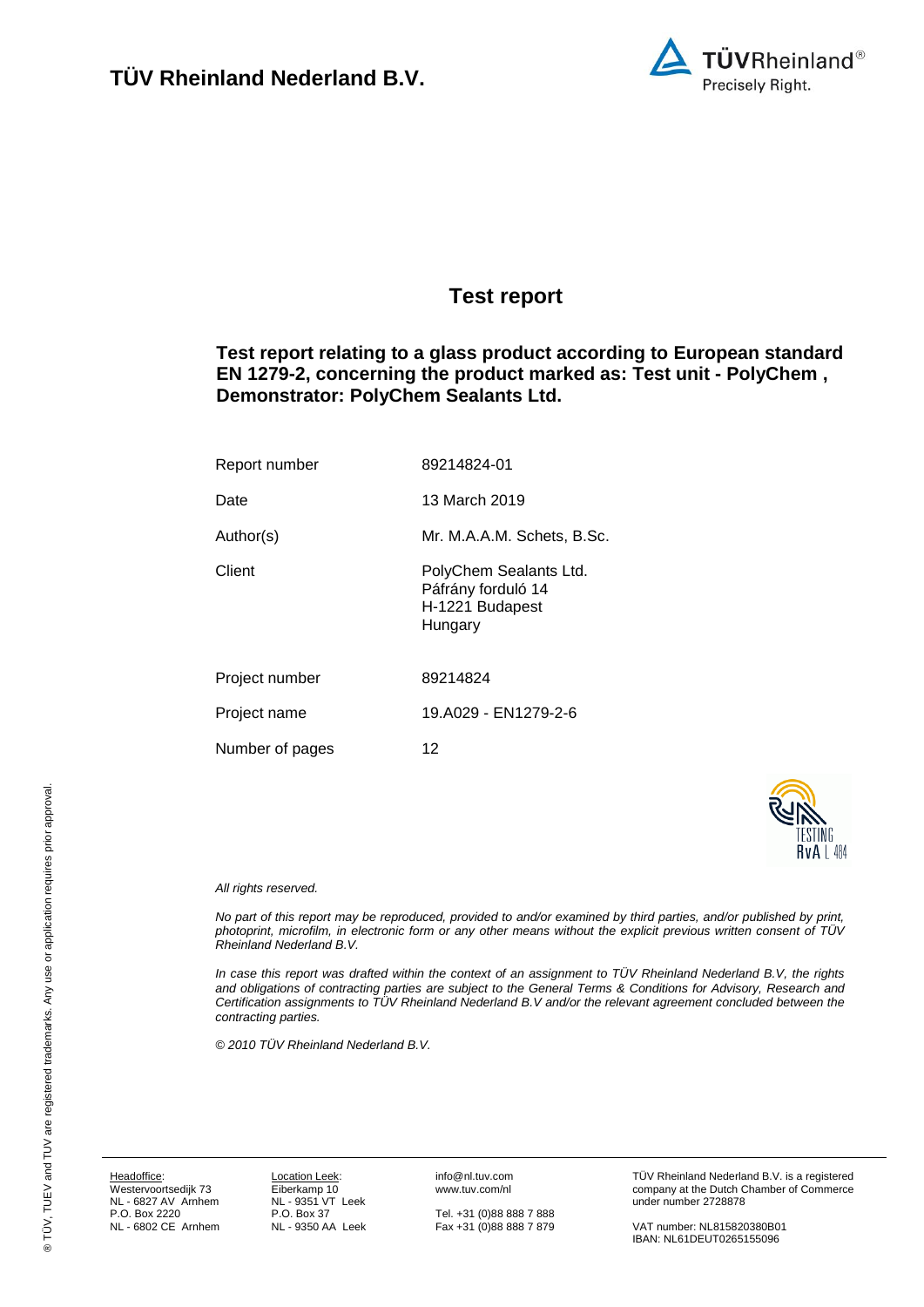Page 2 / 12



#### **Contents**

| 1 Introduction                                     | 3                       |
|----------------------------------------------------|-------------------------|
| 1.1<br>Purpose                                     | 3                       |
| 1.2<br>Description of the test specimen            | 3                       |
| 1.3<br>Sampling procedure                          | $\overline{\mathbf{4}}$ |
| 1.4<br>Application                                 | $\overline{4}$          |
| 1.5<br>Method of testing                           | $\overline{4}$          |
| 1.6<br>Put out to contract                         | $\overline{4}$          |
| 1.7<br>Privacy statement                           | 4                       |
| 1.8<br>Remark concerning this report               | 4                       |
| 1.9<br>Notifications, accreditations, designations | $\overline{4}$          |
| <b>Test results</b><br>$\mathbf{2}$                | 6                       |
| 3 Conclusion                                       | 8                       |
| <b>References</b><br>4                             | 9                       |
| <b>Signatures</b><br>5.                            | 10                      |
| Appendix A, Summary of test results                | 11                      |
| Appendix B, Pictures of the test specimen          | 12                      |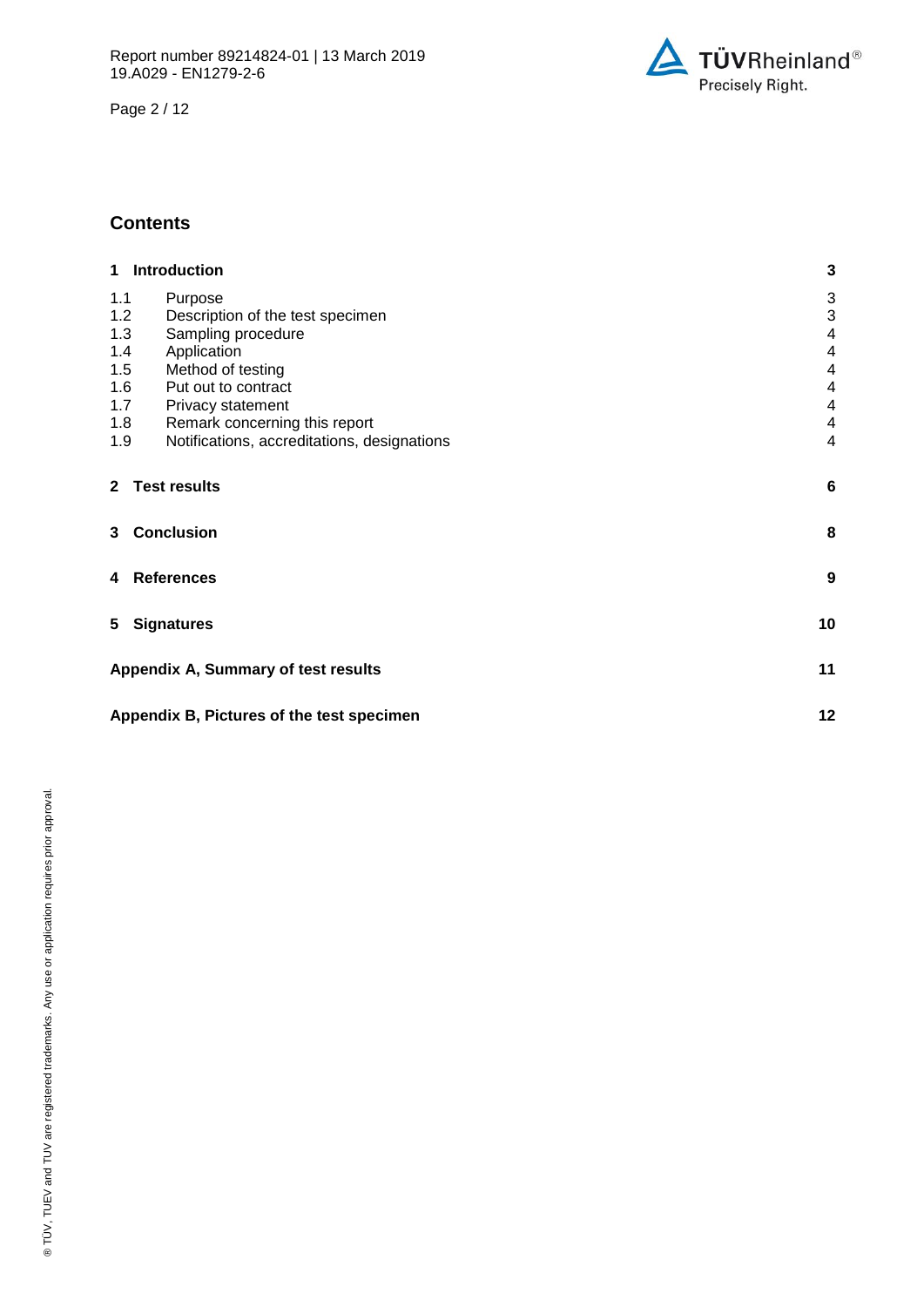



## **1 Introduction**

#### **1.1 Purpose**

The tests have been performed in order to establish whether or not an insulating glass unit with PolyChem Sealants MAT77 and MAT70 sealants meets the requirements of the European standard EN 1279-2 [1].

#### **1.2 Description of the test specimen**

**General**

| Name of the manufacturer (demonstrator) | PolyChem Sealants Ltd.                         |
|-----------------------------------------|------------------------------------------------|
| Address of the manufacturer             | Páfrány forduló 14<br>H-1221 Budapest, Hungary |
| Production plant (sealants)             | N/A                                            |
| Line ID where the samples are made      | N/A                                            |
| Production date                         | N/A                                            |
| Sampling date                           | $-/-$                                          |
| The product was marked as               | Test unit - PolyChem                           |

| Insulating glass units - Declaration manufacturer |                                  |  |
|---------------------------------------------------|----------------------------------|--|
| Name of the manufacturer                          | Anonymous                        |  |
| Address of the manufacturer                       |                                  |  |
| Production plant of the samples                   | ٠                                |  |
| Production date                                   |                                  |  |
| Trade mark and /or product name                   | <b>IGU</b>                       |  |
| System description, file number                   | N/A                              |  |
| <b>Exterior dimensions:</b>                       | 353x502                          |  |
| Total thickness:                                  | $20 \text{ mm}$                  |  |
| Construction:                                     | 4float/12/4 Climaguard Premium 2 |  |
| Spacer:                                           |                                  |  |
| Spacer material:                                  | Aluminium                        |  |
| Corner construction:                              | <b>Bended</b>                    |  |
| Corner keys:                                      | None                             |  |
| Linear connector:                                 | 1                                |  |
| Desiccant:                                        | PolyChem MATMol Z                |  |
| Desiccant type:                                   | Molecular sieve 3A               |  |
| Standard Moisture adsorption capacity $(T_C)$     | 20 %                             |  |
| Desiccant amount:                                 | 2 sides filled                   |  |
| Outer sealant:                                    | PolyChem MAT77                   |  |
| Polymer type:                                     | Polysulfide                      |  |
| Average sealant depth on spacer back (u)          | $± 3$ mm                         |  |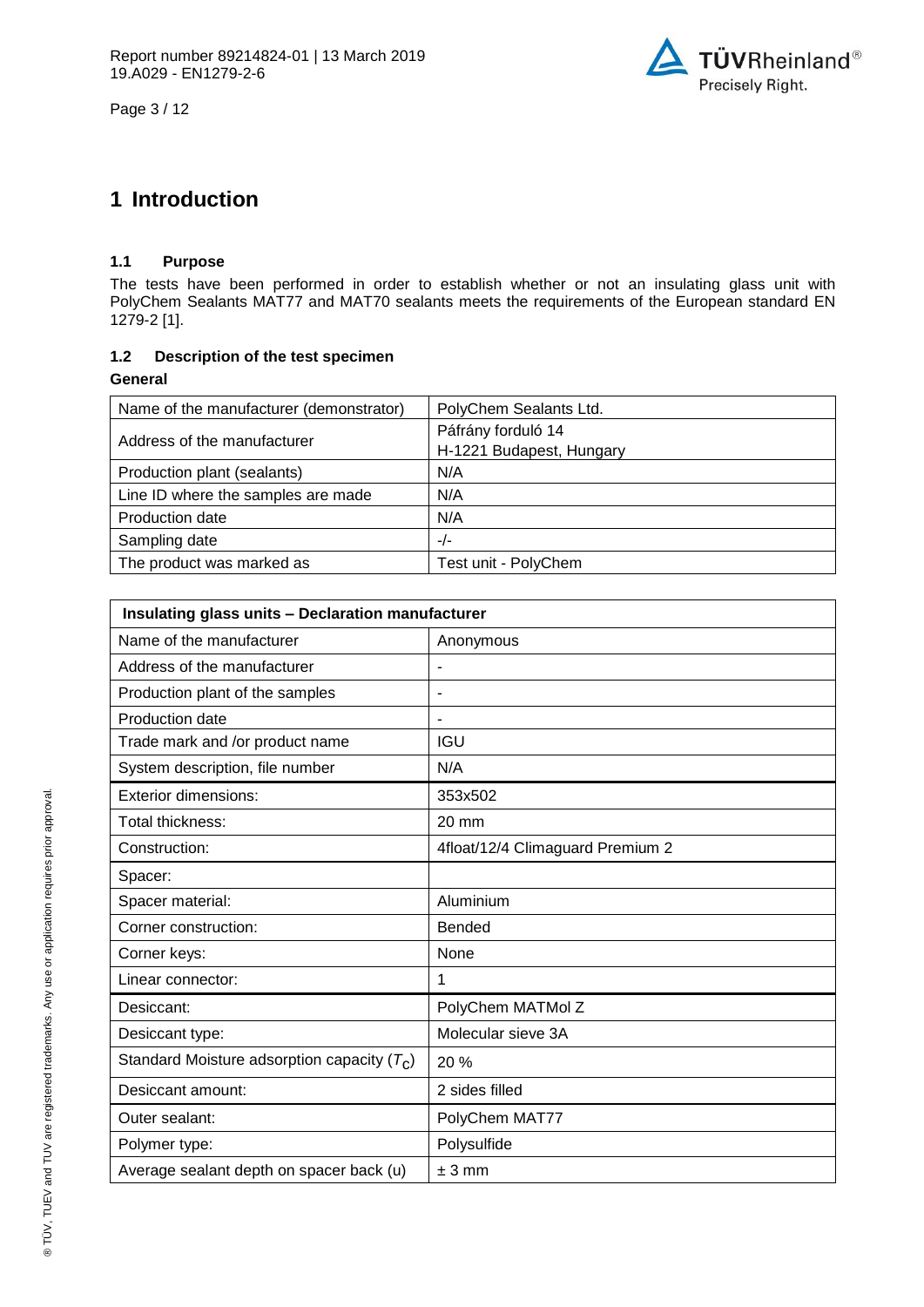

Page 4 / 12

| Average sealant width on glass surface (s) | $5 \text{ mm}$                                   |
|--------------------------------------------|--------------------------------------------------|
| Inner sealant:                             | PolyChem MAT70                                   |
| Polymer type:                              | Butyl                                            |
| Average sealant width (r):                 | 11 mm (total width butyl and polysulfide)        |
| Mass of inner sealant/length and side (R)  | $2.5 - 3.5$ g/m                                  |
| Coating:                                   | Guardian Climaguard 2.0 for the second gas panel |
| Edge deletion:                             | 10 mm mechanically                               |
| Gas filling:                               | Argon 90%±5%                                     |
| Temperature during production              | $25^{\circ}$ C                                   |
| Pressure during production                 | 100.16 hPa                                       |
| Altitude during production                 | 127 <sub>m</sub>                                 |
| Closing of gas filling holes:              | None                                             |
| Special features:                          | None                                             |

#### **1.3 Sampling procedure**

TÜV Rheinland B.V., acting as Notified Test Laboratory, has had no influence on the selection of the sample. All test specimen within the sample were test-worthy.

#### **1.4 Application**

The request for testing was submitted by the assignor, order or reference number or name: -/-. Quotation number / Assignment Form number: 19.A029.

#### **1.5 Method of testing**

All applicable tests have been performed according to the European standard EN 1279-2 [1].

#### **1.6 Put out to contract**

No tests were performed at third parties.

#### **1.7 Privacy statement**

Due to privacy reasons, the names of involved personnel that executed the tests, are not disclosed in the report. However, this information is available on internal work sheets, test forms etc. in the project file.

#### **1.8 Remark concerning this report**

This report can be used to demonstrate that the sealant PolyChem MAT77 and PolyChem MAT70 can pass when used in an insulating glass system when tested according to EN 1279-2 [1].

#### **1.9 Notifications, accreditations, designations**

TÜV Rheinland Nederland B.V. has been notified by the Dutch Ministry of Infrastructure and the Environment as Notified Laboratory (number 1750) and Notified (Factory Production Control) Certification Body (number 0336) for the European Construction Products Regulation 305/2011 (EU).

TÜV Rheinland Nederland B.V. has been accredited by the Dutch Accreditation Council (RvA) as ISO 17025 Test Laboratory (nr. L 484) and ISO 17065 Certification Body (nr. C078).

TÜV Rheinland Nederland B.V. has been designated as Technical Service (Laboratory) by the Approval Authorities for Germany (KBA – E1) and the Netherlands (RDW – E4) for automotive safety glass (ECE R43, 92/22/EC, 2009/144/EC).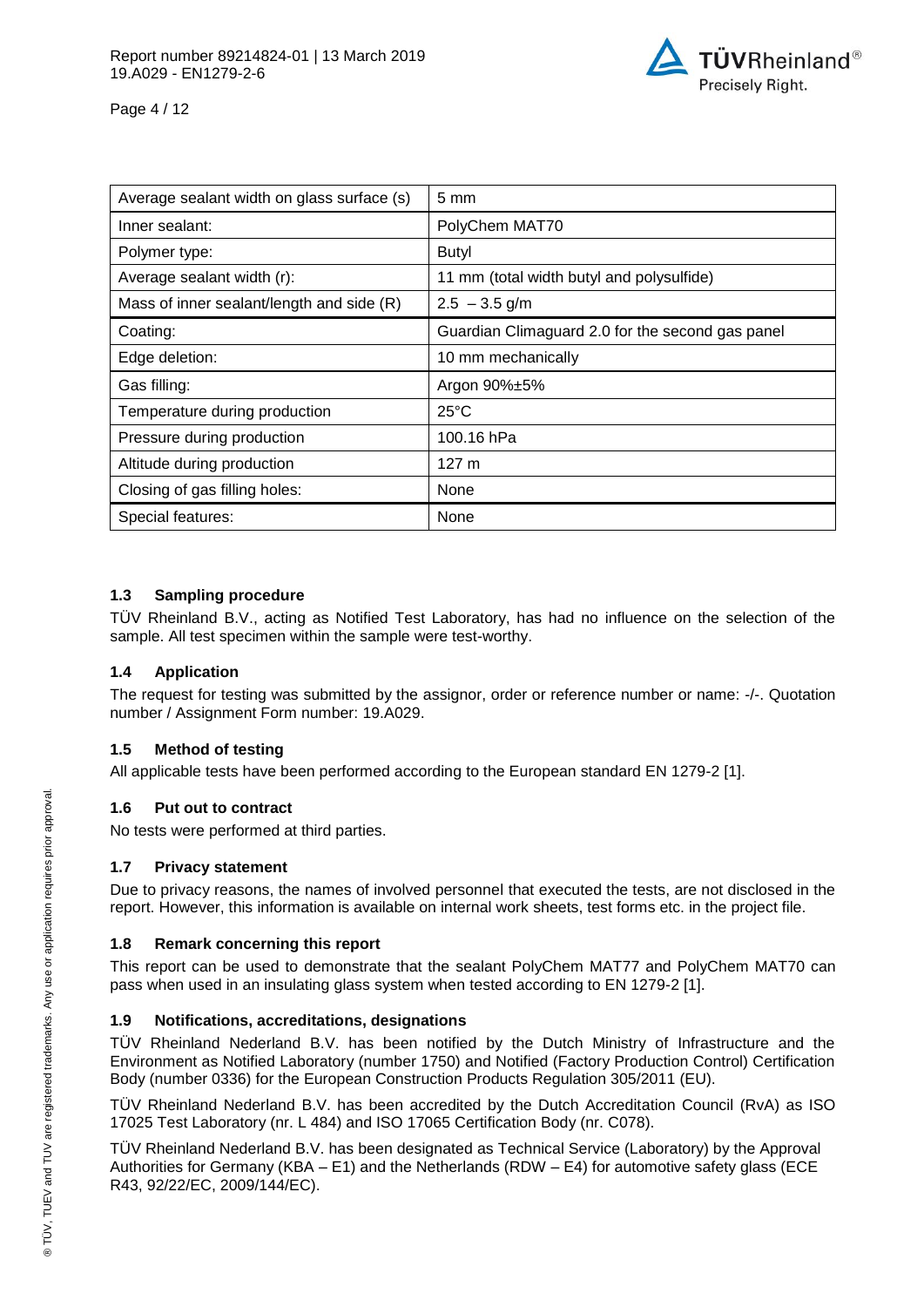

Page 5 / 12

TÜV Rheinland Nederland B.V. has been recognised by the German Institute for building technics (DIBt) under number NL005 as test, control and certification body.

#### **Remark**

The reported tests were performed under ISO 17025 accreditation.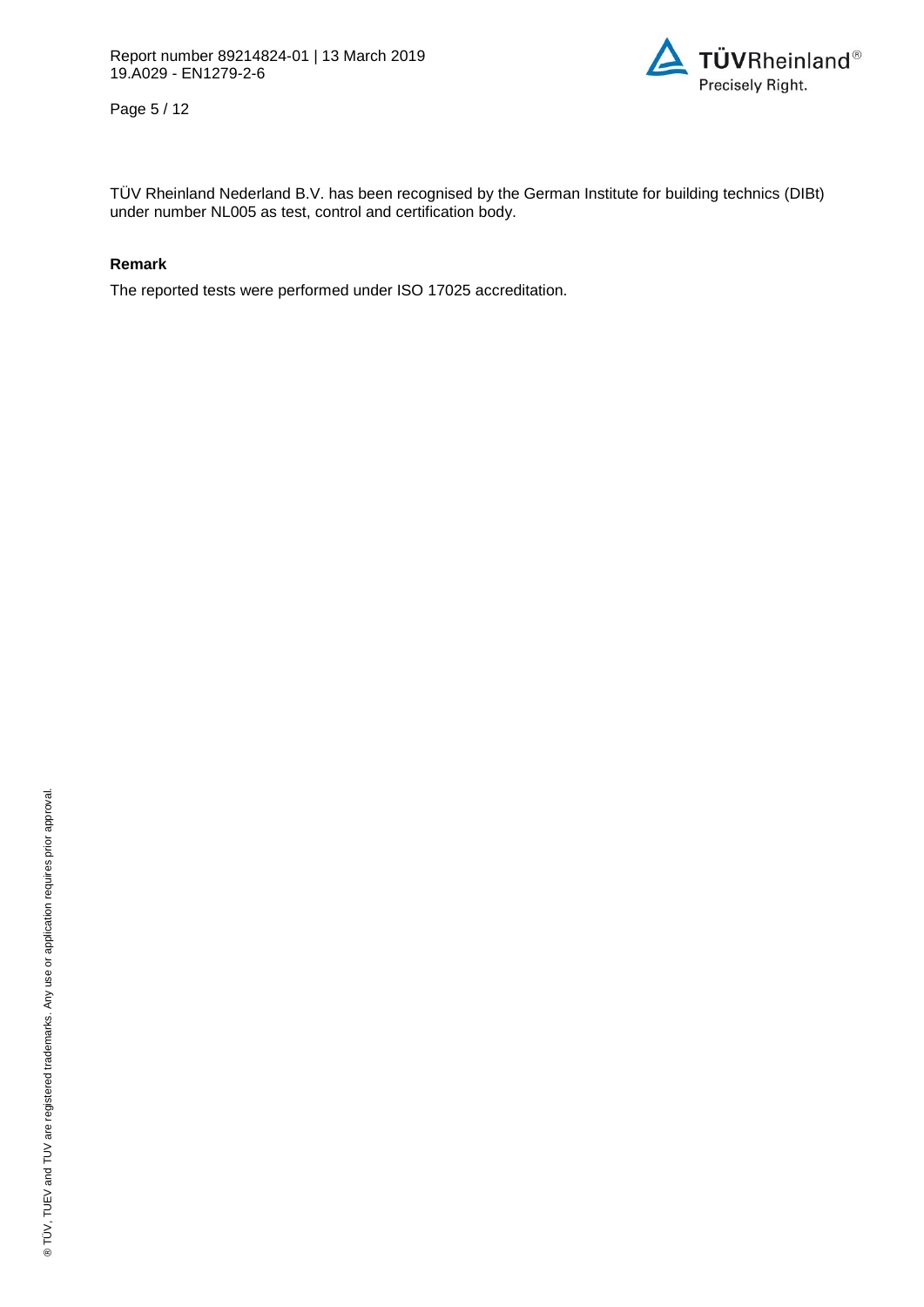Page 6 / 12



## **2 Test results**

#### **2.1 Description of the test**

The test specimens (insulating glass unit or IGU's) are conditioned for a minimum of two weeks at standard laboratory conditions. Five specimens are submitted to the specified climate test.

The climate test consists of two parts. The first part consists of 56 cycles of 12 hours from -18 °C to +53 °C with slopes of 14 °C/h where at -18 °C and at +53 °C the temperature is constant for 1 hour. This part is followed by a second part consisting of a period of 7 weeks at a constant temperature of 58 °C. For both parts a relative humidity of  $> 95$  % is applied in case the temperature is above 0 °C.

After the climate test the specimens are stored at  $(23\pm2)$  °C and  $(50\pm5)$  % relative humidity for at least 1 week before measuring the moisture content  $(T_i)$ . With the average initial moisture content  $(T_i)$  the standard moisture absorption capacity  $(T_c)$  the moisture penetration index is calculated for each IGU after the climate test.

5 units were subjected to the standard climate test, which is 4 weeks cycling climate followed by 7 weeks constant temperature.

At the same time 2 units were subjected to the short climate test as described in EN1279-6 Annex B [2], which is 3 weeks at constant temperature.

#### **2.2 Results and requirement**

Prior to ageing, all 15 IGU's were visually inspected. No special deviations above variations due to the production process were found. After the visual inspection the test specimen were analysed on dew points. All IGU's showed dew points lower then -60°C. The test specimens were randomly numbered and the moisture contents ( $T_i \& T_f$ ) were determined with drying method. From these results the individual penetration indices I and  $I_{av}$  were calculated. According to the standard [1] the measurement uncertainty of I is maximal 0.1.

| Evaluation of the moisture penetration index measured in accordance with EN1279-2:2002 [1] |  |  |  |
|--------------------------------------------------------------------------------------------|--|--|--|
|--------------------------------------------------------------------------------------------|--|--|--|

| Exterior dimensions:                         | $502 \times 352$ mm          |
|----------------------------------------------|------------------------------|
| Total thickness before ageing                | $20 \text{ mm}$              |
| Corner construction                          | <b>Bent</b>                  |
| Desiccant amount: only for desiccant in bulk | 2 sides filled approx. 35 gr |
| Average sealant depth on spacer back (u)     | $2 - 3.5$ mm                 |
| Average sealant width on glass surface (s)   | $4 - 5.5$ mm                 |
| Average inner sealant width (r):             | $4.5 - 5.5$ mm               |
| Edge deletion                                | Yes                          |
| Special features                             | No.                          |
| Marking                                      | On spacer bar                |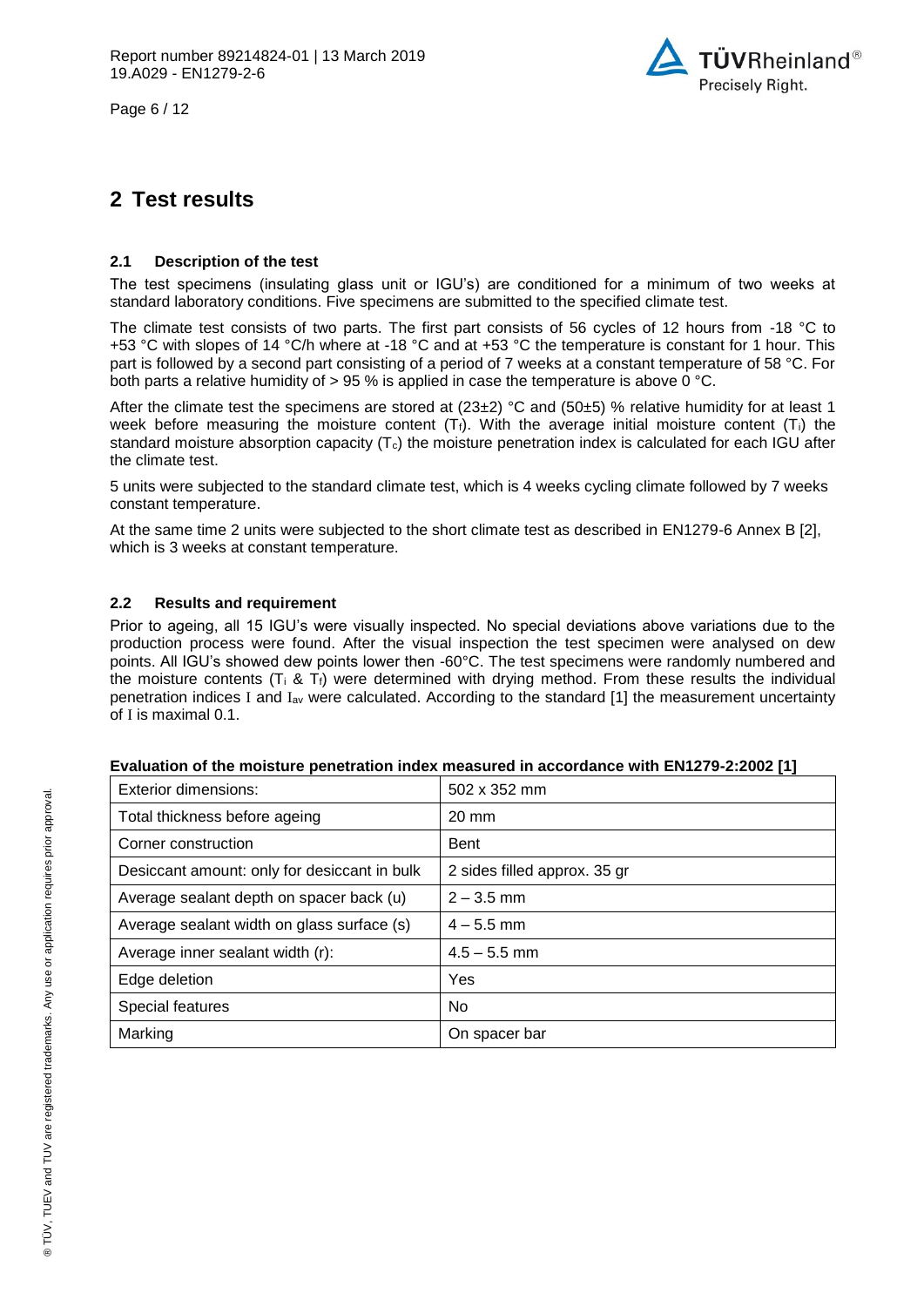

Page 7 / 12

#### **Table 2.1. Detailed test results**

| <b>Initial values</b>        |          |           |           |           |       |
|------------------------------|----------|-----------|-----------|-----------|-------|
| Unit no.                     | $mo$ [g] | $m_i$ [g] | $m_r$ [g] | $T_i$ [%] |       |
| $\overline{7}$               | 34.3366  | 54.5760   | 54.1391   | 2.21      |       |
| 8                            | 34.7839  | 54.8256   | 54.3997   | 2.17      |       |
| 9                            | 34.7853  | 54.8261   | 54.4149   | 2.09      |       |
| 10                           | 34.6932  | 54.7595   | 54.3539   | 2.06      |       |
| Average                      |          |           |           | 2.13      |       |
| After climate exposure       |          |           |           |           |       |
| <b>Short climate test</b>    |          |           |           |           |       |
| Unit no.                     | $mo$ [g] | $m_i$ [g] | $m_r$ [g] | $T_f$ [%] | $I^*$ |
| 1                            | 34.3316  | 54.5936   | 54.1467   | 2.26      | 0.007 |
| $\overline{2}$               | 34.3391  | 54.4637   | 53.9387   | 2.68      | 0.031 |
| Average                      |          |           |           |           | 0.019 |
| <b>Standard climate test</b> |          |           |           |           |       |
| 4                            | 36.5884  | 56.6471   | 56.1222   | 2.69      | 0.03  |
| 5                            | 34.5480  | 54.5703   | 54.0493   | 2.67      | 0.03  |
| 6                            | 34.8651  | 54.9649   | 54.4589   | 2.58      | 0.03  |
| 11                           | 34.7917  | 54.9587   | 54.4466   | 2.61      | 0.03  |
| 12                           | 37.5377  | 57.6453   | 57.1383   | 2.59      | 0.03  |
| Average                      |          |           |           |           | 0.03  |

\*) I is calculated with a standard value of 20 % for Tc as declared by the manufacturer.

| <b>Required</b>                                                                                                                                                                                                                                  | Value of the test                                   | Pass / fail                                                          |
|--------------------------------------------------------------------------------------------------------------------------------------------------------------------------------------------------------------------------------------------------|-----------------------------------------------------|----------------------------------------------------------------------|
| EN 1279-2:2002 4.1 Moisture penetration index                                                                                                                                                                                                    |                                                     |                                                                      |
| Insulating glass units shall fulfil their functions during an<br>economically reasonable working life. Therefore the following<br>values are verified on test specimens submitted to the climate<br>test described in this Part of the standard. |                                                     |                                                                      |
| The average moisture penetration index $I_{av}$ over the five test<br>specimen shall not exceed 0.20                                                                                                                                             | $I_{av}$ over the five test<br>specimen = $0.03$    | pass                                                                 |
| The unit with the highest moisture penetration index shall have<br>an index value / not exceeding 0.25                                                                                                                                           | Highest moisture<br>penetration index<br>$l = 0.03$ | pass                                                                 |
| EN 1279-6:2002 B.4 Moisture penetration index (short climate)                                                                                                                                                                                    |                                                     |                                                                      |
| The moisture vapour penetration index I shall be equal or less<br>than Ireq. (Ireq is equal to average I of the initial short climate<br>test increased with 0.025).                                                                             | see table 2.1                                       | not applicable, is<br>initial short climate<br>test<br>$Ireq.=0.044$ |
| OR when no initial short climate test is performed, I shall be<br>equal or less than 0.085.                                                                                                                                                      | see table 2.1                                       | pass                                                                 |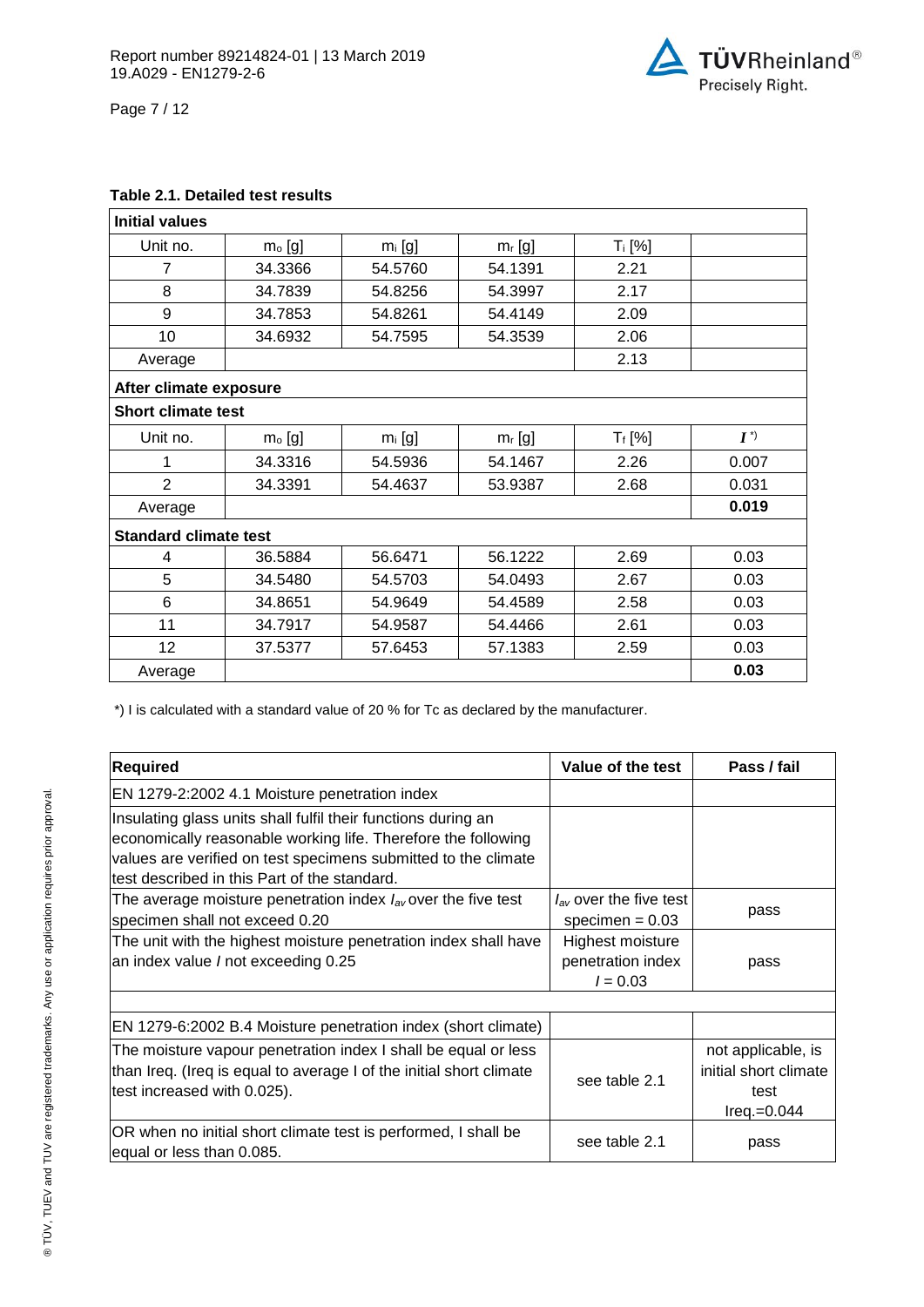

Page 8 / 12

## **3 Conclusion**

The tested glass product, marked by the client or manufacturer as: Test unit - [PolyChem ,](#page-0-7) manufactured by: [PolyChem Sealants Ltd.,](#page-0-3) with inner sealant with trade mark/type: PolyChem MAT70 and outer sealant with trade mark/type: PolyChem MAT77, meets the applicable requirements as stated in the European standard EN 1279-2 [1].

The test results exclusively relate to the tested objects.

#### **Remark 1**

Due to the fact that the purpose of this test report is not an initial type test for an IG manufacturer no system description can be mentioned to be used as reference. This report is thus also not allowed to be used in cascading and/or shared ITT procedures (if allowed or applicable). The identification of the actual IG manufacturer for this ITT report is not relevant and is called anonymous or published only if the IG manufacturer has given written agreement that his/her name is allowed to be mentioned. When this statement is not communicated on forehand to TÜV Rheinland, then anonymous will be used per default.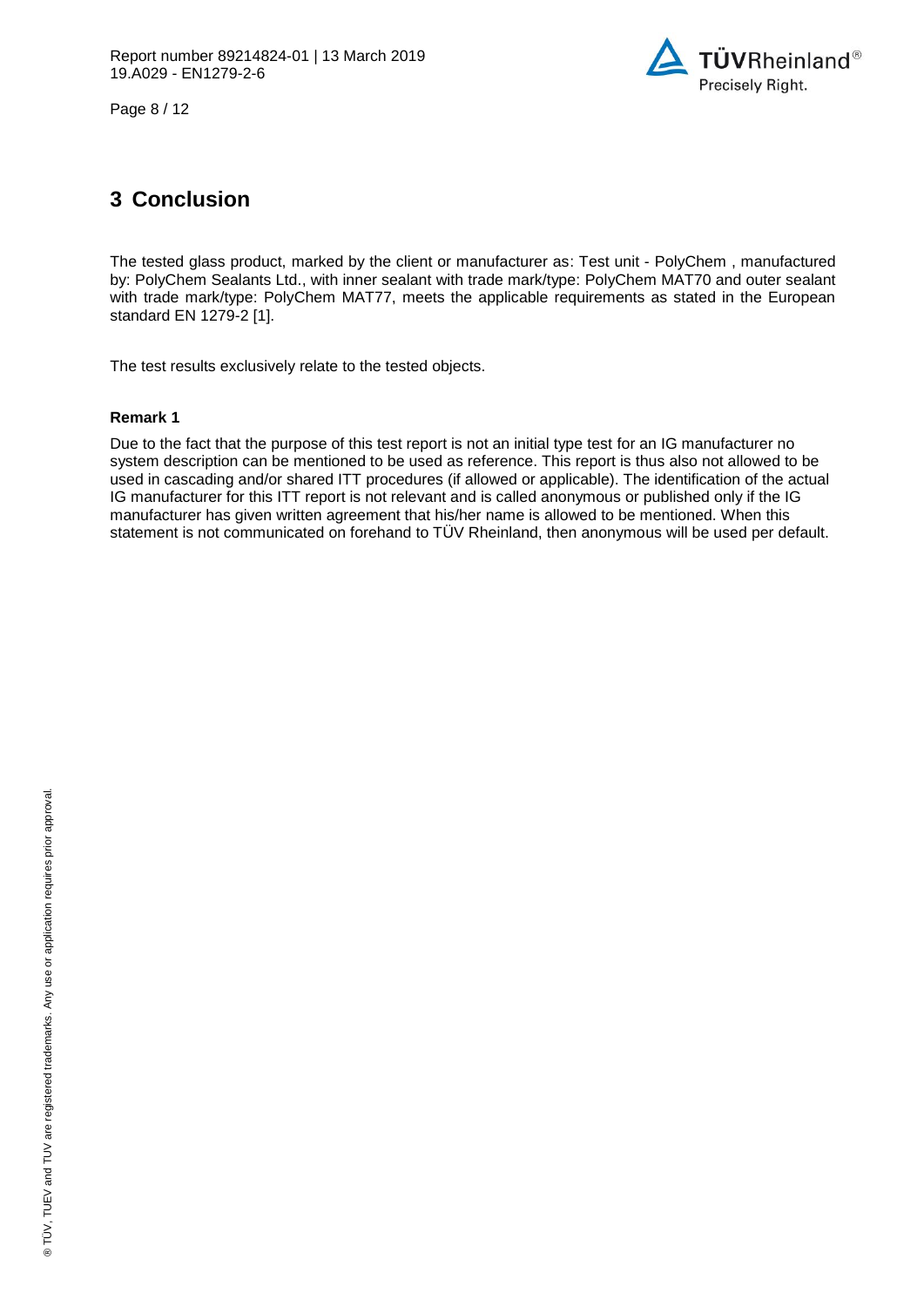

Page 9 / 12

### **4 References**

- 1 European standard EN 1279-2:2002 (E), Glass in building – Insulating glass units – Part 2: Long term test method and requirements for moisture penetration, European Committee for Standardization, November 2002.
- 2 European standard EN 1279-6:2002 (E), Glass in building – Insulating glass units – Part 6: Factory production control and periodic tests, European Committee for Standardization, July 2002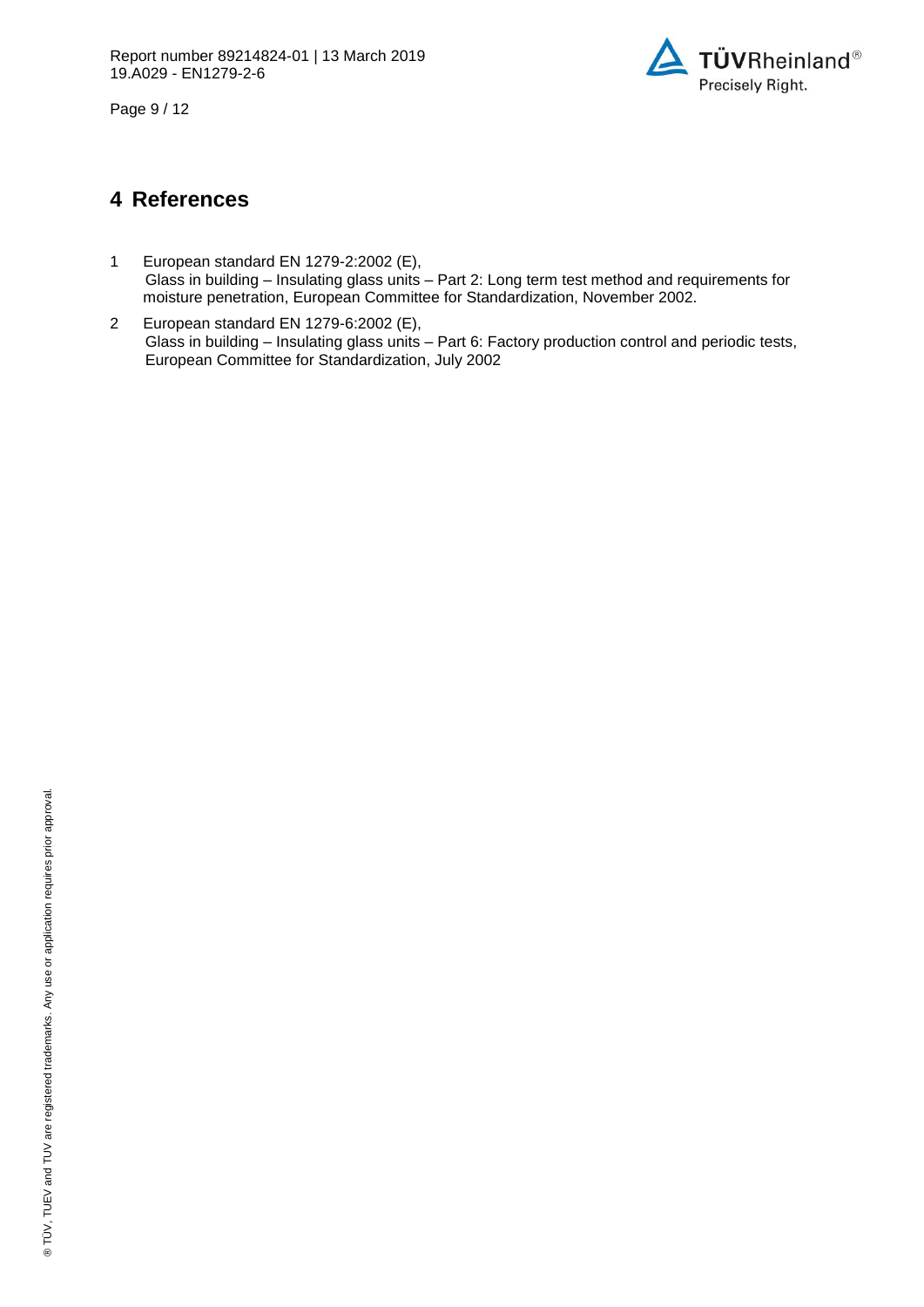

Page 10 / 12

# **5 Signatures**

| Author                           | Signature |
|----------------------------------|-----------|
| Mr. M.A.A.M. Schets, B.Sc.       |           |
| Specialist                       |           |
| Peer review                      | Signature |
| Mr. S. el Bardai                 |           |
| Specialist<br><b>Approved by</b> | Signature |
| Mr. H van Ginkel                 |           |
| <b>LSM</b>                       |           |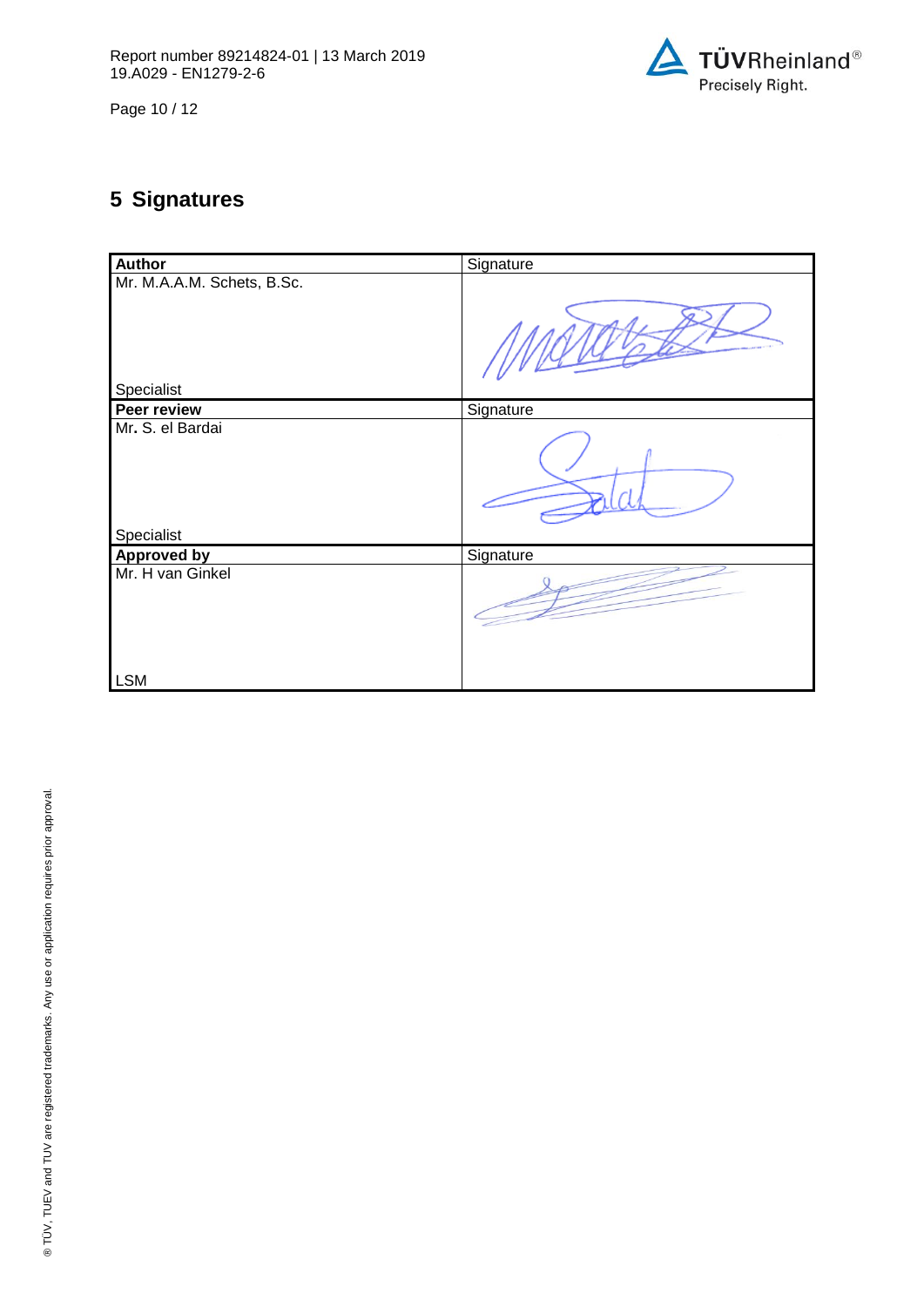Page 11 / 12



## **Appendix A, Summary of test results**

| TÜVRheinland®<br>Precisely Right.<br>TÜV Rheinland Nederland B.V.<br>P.O. Box 2220, 6802 CE Arnhem, The Netherlands<br>Notified Laboratory no. 1750 |                                                                                                                                                               |  |  |  |
|-----------------------------------------------------------------------------------------------------------------------------------------------------|---------------------------------------------------------------------------------------------------------------------------------------------------------------|--|--|--|
| Summary of report no: 89214824-01<br>Date: 13 March 2019                                                                                            |                                                                                                                                                               |  |  |  |
| Insulating glass units - Moisture penetration results according to EN 1279-2<br>For details is referred to the complete test report.                |                                                                                                                                                               |  |  |  |
| Company:<br>Name:<br>(Demonstrater)<br>Address:                                                                                                     | PolyChem Sealants Ltd.<br>Páfrány forduló 14<br>H-1221 Budapest<br>Hungary                                                                                    |  |  |  |
| Plant:<br>Name:<br>Address:                                                                                                                         | Anonymous                                                                                                                                                     |  |  |  |
| System description, file number:                                                                                                                    | $-/-$                                                                                                                                                         |  |  |  |
| Product name:                                                                                                                                       | Test unit - PolyChem<br>Edge seal compostion:<br>inner sealant: PolyChem MAT70<br>outer sealant: PolyChem MAT77<br>and aluminium spacer                       |  |  |  |
| System conforms:                                                                                                                                    | <b>YES</b>                                                                                                                                                    |  |  |  |
| Signature: M.A.A.M. Schets, B.Sc.<br>Specialist                                                                                                     | NOTE: Comparisons of moisture penetration indices of different insulating glass unit system are meaningless.<br>Mr. H. van Ginkel<br>Signature:<br><b>LSM</b> |  |  |  |